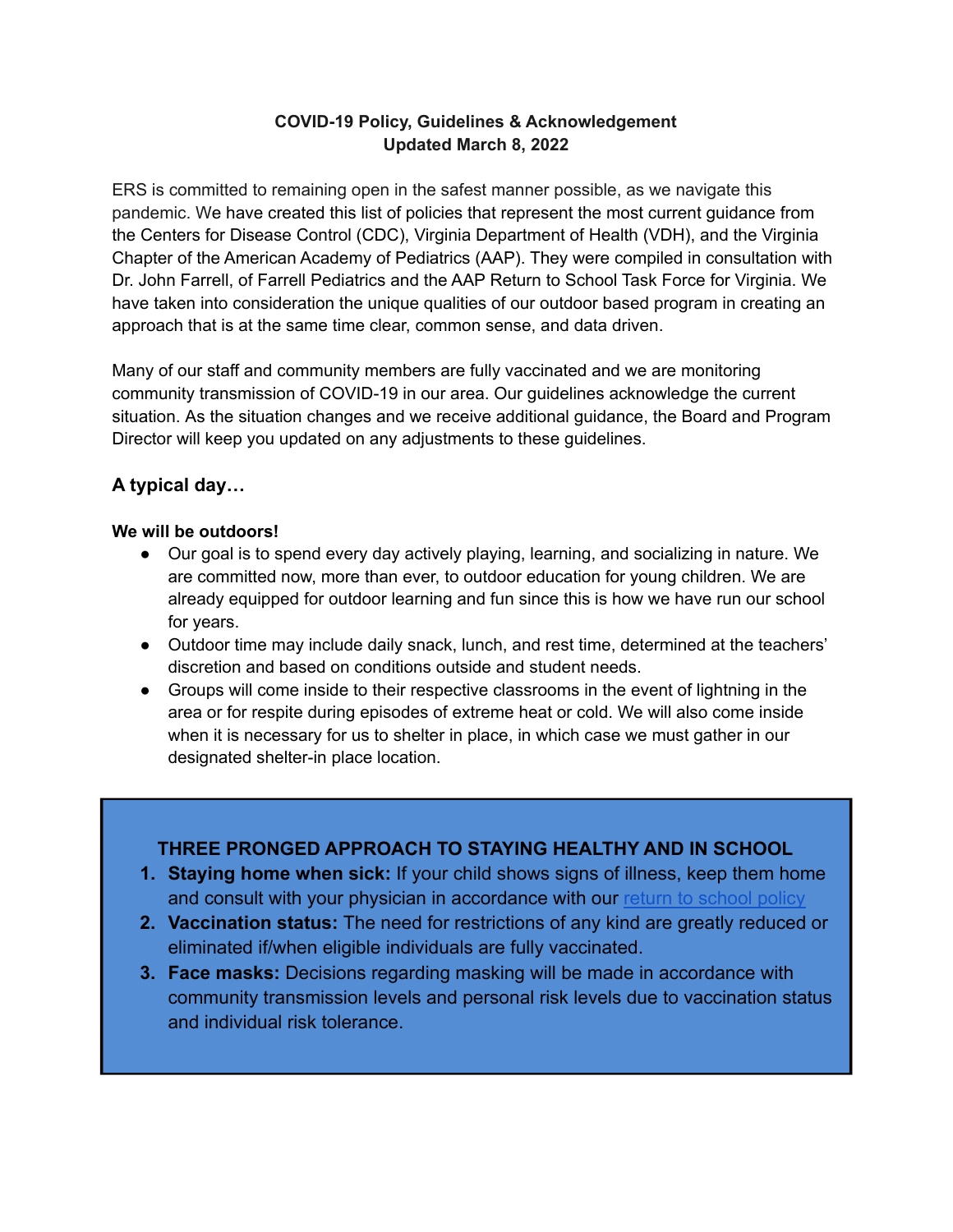### **FACE COVERINGS:**

Mask use will be optional for children, parents and staff on ERS property, both indoors and outside of the building, as long as community transmission remains low in accordance with the following framework, using data provided by the CDC, VDH, and VDOE, in combination with recommendations from the AAP and our medical consultant, John Farrell, MD\*:

|                                 | <b>Low Transmission</b> | <b>Medium Transmission</b> | <b>High Transmission</b> |
|---------------------------------|-------------------------|----------------------------|--------------------------|
| <b>Vaccinated Staff</b>         | Optional                | Recommended                | Required                 |
| Unvaccinated<br><b>Students</b> | Recommended             | Recommended                | Required                 |
| <b>Vaccinated Students</b>      | Optional                | Recommended                | Required                 |
| <b>Unvaccinated Parents</b>     | Recommended             | Recommended                | Required                 |
| <b>Vaccinated Parents</b>       | Optional                | Recommended                | Required                 |

\*Exception: See Summary of Protocols section below for masking when there is a positive case or a known close contact to a positive case.

● If a parent wishes their child to wear a mask under certain circumstances (e.g., when indoors), they will need to communicate their wishes in writing to the child's teacher and the director.

### **PHYSICAL DISTANCING**:

- When possible, staff will encourage physical distancing of 3 feet and minimize sharing of objects, with the understanding that this is at times not possible with toddlers and preschoolers in a group school/play setting.
- During meal time, children will be spaced apart to the greatest extent possible, and will eat outdoors as often as possible.
- During rest time, children will be spaced at least 3 feet apart or be separated by a barrier, and arranged head to toe.

## **DEFINITION OF CLOSE CONTACT**

- Close Contact, as used in this policy and any previous policies, refers to the most recent Virginia Department of Health (VDH) Definition of Close Contact: Being within 6 feet (adults) or 3 feet (children) of a person with COVID-19 for a total of 15 minutes or more over a 24-hour period, having direct exposure to respiratory secretions, or living with a person who has COVID-19.
- For vaccinated individuals, close contact is only relevant if the vaccinated individual shows symptoms after the contact.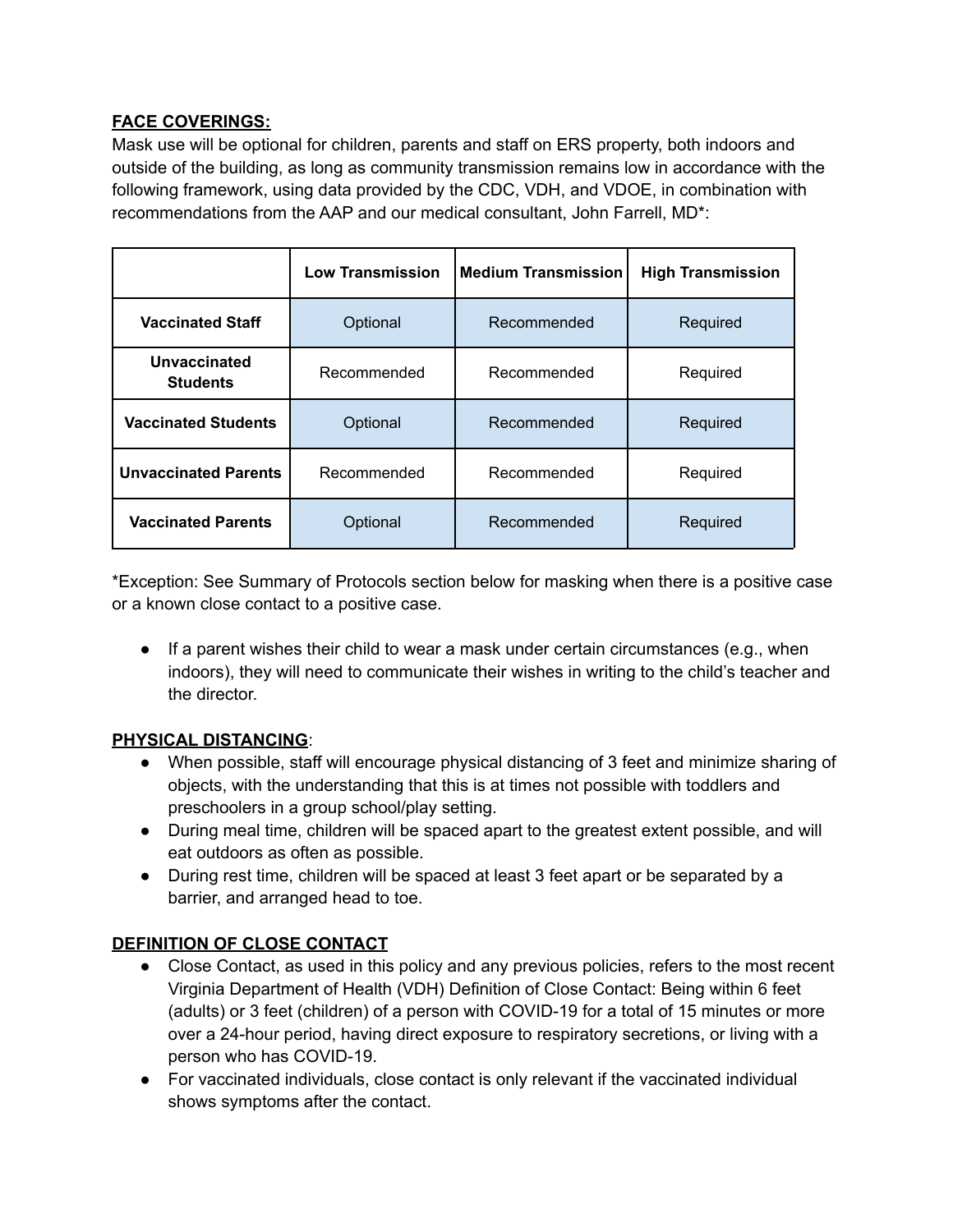### **REDUCING CONTACT ACROSS GROUPS:**

- As directed by VDOE at this time, we will consistently keep the same staff and children in the same groups to the greatest extent possible.
- Classes will have separate outdoor play areas and will remain in their respective classrooms while inside to the greatest extent possible. There will be some mixing of groups when playing in our large outdoor spaces.
- When sharing large outdoor play spaces our Toddler Group (Acorns) and our Early Childhood Groups and their teachers will remain separate, to the extent possible.
- Early Childhood subgroups will not mix when occupying indoor spaces, to the extent possible.
- Children in extended care will spend as much time as possible outdoors to mitigate the impact of being a mixed group of children from across classes.
- School-wide gatherings will take place outside.
- *●* Staff will make every effort to remain distanced from each other, to the extent possible. Teachers from one classroom will not interact closely with students from another, to the extent possible.
- Certain staff members, such as Floater, Assistant Teacher, Outdoor Resource Specialist, and Program Director may have interactions with multiple groups and will limit their close contact with the children and teachers in each group to the greatest extent possible.

# **SUMMARY OF PROTOCOLS IF THERE IS A POSITIVE CASE OF COVID IN OUR COMMUNITY:**

- In the event of a confirmed COVID-19 case in the school, the families who share a classroom with the confirmed case or had suspected contact will be notified.
- Our policy currently aligns with the CDC's most recent guidelines regarding [quarantine](https://www.cdc.gov/coronavirus/2019-ncov/your-health/quarantine-isolation.html). If an unvaccinated member of our community is exposed to a known positive case of COVID, they must quarantine for 5 days.
- If they remain asymptomatic, they may return to school on day 6, and should be "well-masked" during days 6-10 (kn95 or similar type of mask is recommended).
- Vaccinated individuals only need to quarantine if they are symptomatic.
- Throughout this time, monitor for symptoms, and the CDC recommends testing at least 5 days after the last exposure, whether or not they are symptomatic.
- The day of the last exposure is considered day 0. Counting begins on the following day.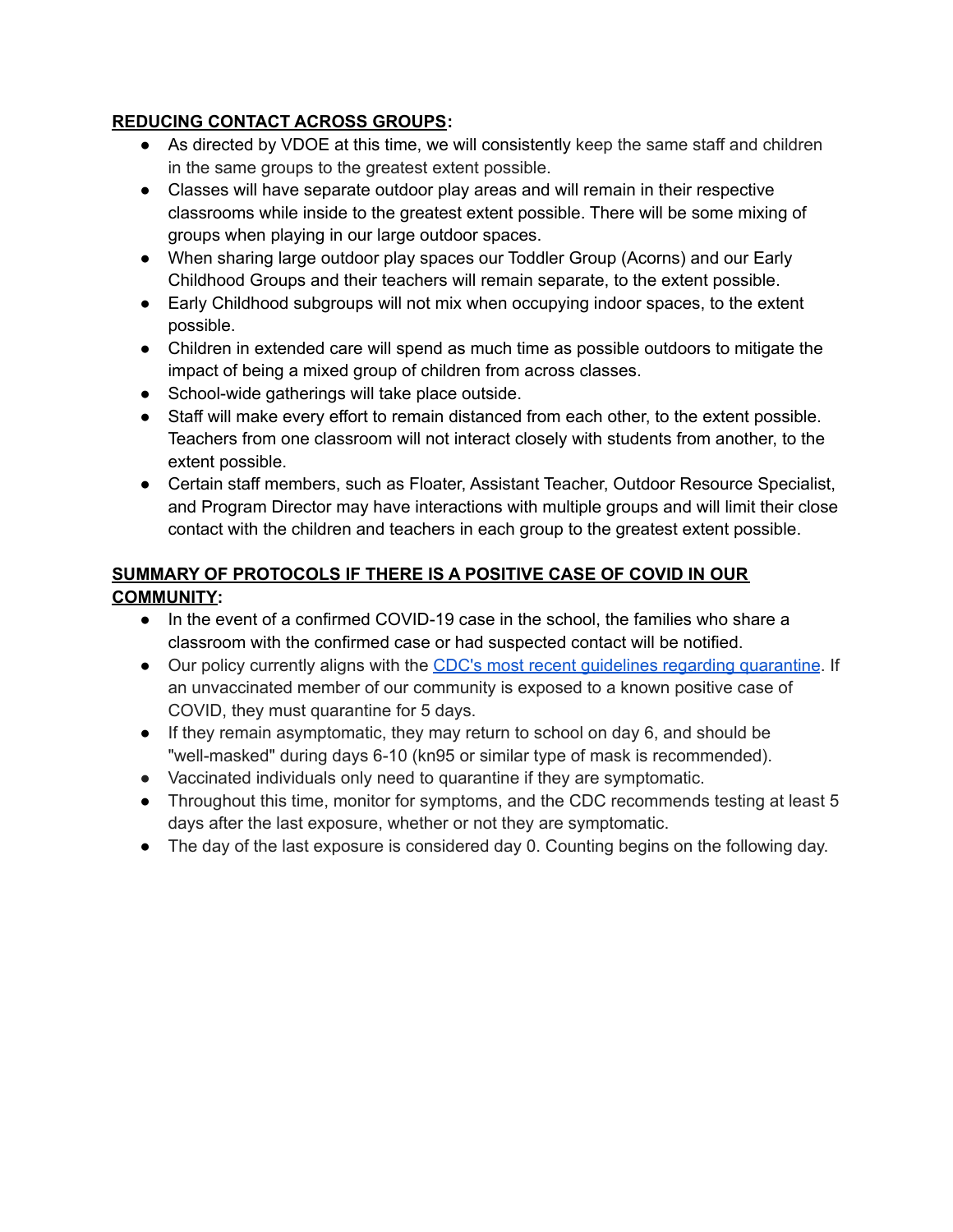#### **COVID-19 ERS Family Acknowledgement**

Our family agrees to share in the responsibility of taking measures to protect the ERS community by adhering to the following guidelines:

- Should my child develop COVID-like symptoms during the day, my child will be removed from class and I will be contacted. A designated parent/guardian will pick up my child immediately and within no more than 60 minutes of being notified.
- If my child shows signs or symptoms of illness, I will keep them home from school, and I agree to follow the RETURN TO SCHOOL CRITERIA outlined in this document.
- I agree to follow all of the CRITERIA FOR QUARANTINE outlined in this document.
- I will immediately notify the school if I become aware of any person with whom my child or I have had close contact (see definition in this document) that exhibits COVID-19 symptoms, is advised to self-isolate, quarantine, has tested positive, or is presumed positive for COVID-19.
- I understand and agree to the mask guidance set forth in this document.
- If I opt for my child to wear a mask, I will notify the teacher and the director in writing, and I agree to send my child to camp/school with properly fitting masks, daily.
- *● The safety of our small community relies on the precautions taken by all of its members, while at school and elsewhere. I understand that I play a crucial role in keeping everyone in the ERS community safe and reducing the risk of exposure by following the practices outlined herein and complying with guidelines and recommendations from public health officials while away from the ERS community. These measures may include, but are not limited to following state recommendations for vaccinations, and following CDC guidance for gatherings, events, and travel.*
- While present at ERS, my child will be in daily contact with people who are also at risk of community exposure. I understand that no list of restrictions, guidelines, or practices will remove 100% of the risk of exposure to COVID-19. The virus can be transmitted by people who are asymptomatic and/or before some people show signs of infection.By their nature, young children in a group preschool setting cannot be kept completely apart. By choosing a group care setting, I am choosing to assume these risks.
- I understand the inherent risks in sending our child to group care and hereby waive and release the Eastern Ridge School of any liability for COVID-19 related damages incurred by my child or my family.

### **COVID-19 ERS Family Acknowledgement (signature page)**

Our family has read, understands, and agrees to comply with the provisions listed herein. I/We acknowledge that failure to act in accordance with the provisions listed herein, or with any other policy or procedure outlined by The Eastern Ridge School, will result in termination of services. I/We acknowledge that care for my child will be terminated if it is determined that my/our actions, or lack of action, negligently exposes another employee, child, or their family member to COVID-19.